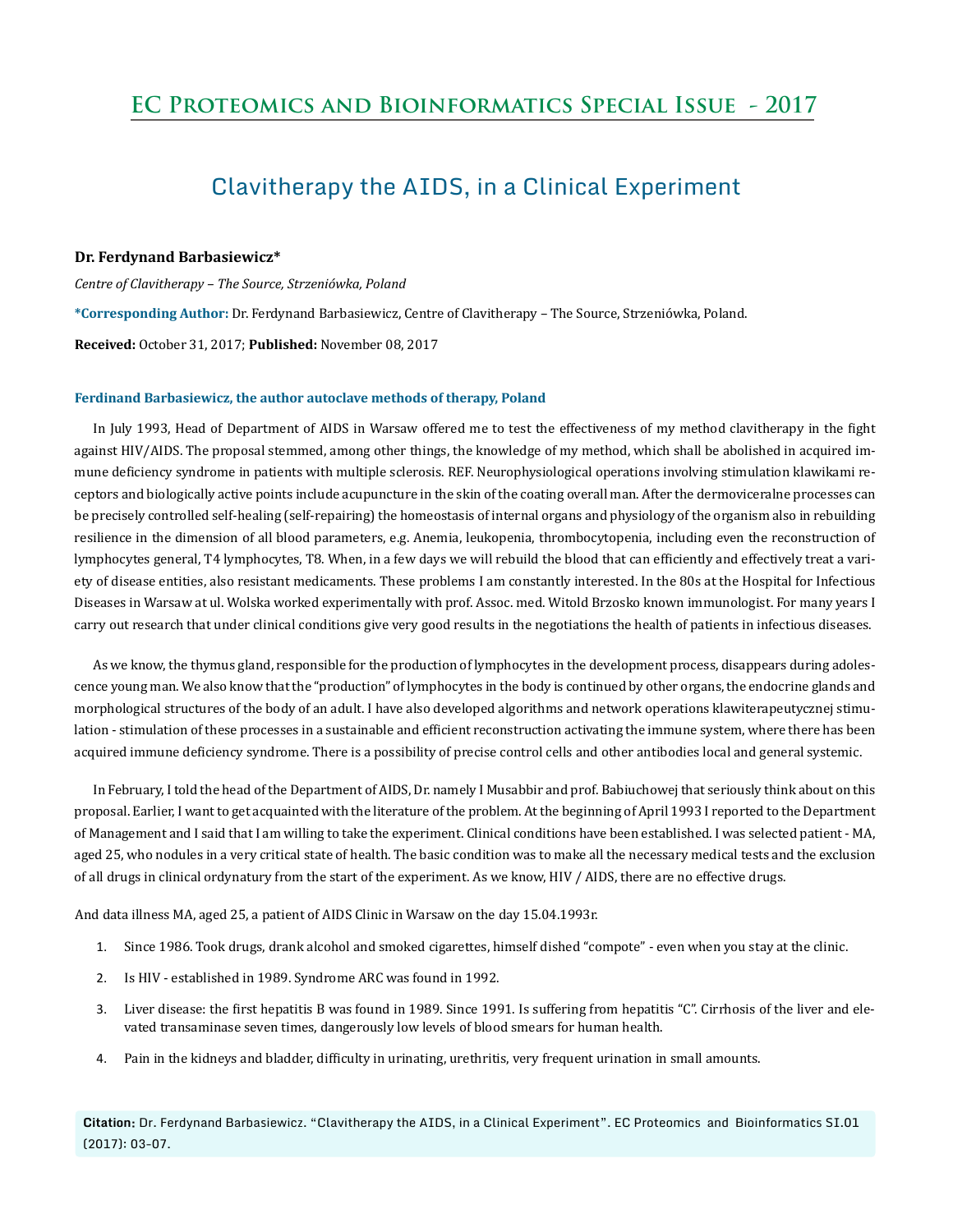- 5. pains and stinging spleen (USG: spleen 14 cm).
- 6. Very annoying diarrhea (from 4 to several bowel movements per day) for the first few months of this year. Despite the weight of drugs remained at a level of 50 kg at growth of 175 cm.
- 7. Oral candidiasis since 1989.
- 8. Many chronic herpes and inflammation of the facial skin.
- 9. Persistent, very intense, thick dandruff and hair loss.
- 10. Numerous chronic purulent skin eruptions on the surface of the body, especially on the back, buttocks, chest, neck and face.
- 11. A very strong perspiration on the whole surface of the skin. Sweat droplets.
- 12. The icy upper and lower extremities and back, groin and buttocks.
- 13. Chronic and very enlarged lymph nodes (one even operated on).
- 14. Thrombocytopenia (30 thousand. Platelet mm3) frequent nosebleeds.
- 15. Solid sore throat and difficulties in swallowing.
- 16. Very frequent head- aches abnormal EEG in 1990.
- 17. Chronic otitis media caused by *S. aureus*.
- 18. Sinusitis, nasal obstruction a very common rhinitis.
- 19. I still persisting elevated body temperature 37.5 (often exceeded 38).
- 20. The continuing very low pressure and diastolic peripheral 90/60.
- 21. The overall sepsis body.
- 22. Psychiatric Symptoms: insomnia, depression, aggression, anxiety, obsessive, emotionally very strong ambivalence emotional anger, aggression and helplessness

On 16 April 1993, we began an experiment clavitherapy to the exclusion of all drugs. Given the very difficult housing conditions in the AIDS Clinic at ul. Wolska Street in Warsaw, treatments clavitherapy was doing in the courtroom AIDS and tuberculosis. Tests and treatments clavitherapy was doing filantropijnie.

The first days up to 2 weeks treatment lasting 4 - 5 hours a day and were very painful. Despite extremely strong pathogenesis, caused very severe conditions AIDS (cases of tuberculosis) and the extremely difficult housing conditions, yet in the first 5 weeks of resolved all w / these disease entities, which confirms history of the disease and analysis of medical examinations. Clearly improved, inter alia, the general levels of lymphocytes and other analytical results concerning the morphology of blood smear general and even T4 and T8 lymphocytes, liver, and others. Some blood tests were performed initially 2 times a week. After 5 weeks, when the state of health M.A. returned to full fitness physiological analysis was performed 1 x per week and less often. The wealth of research material blood analyzes - data can be found in the Archives of AIDS Clinic at ul. Wolska Street in Warsaw and at the Centre clavitherapy.

Due to the strong pathogenesis of disease patients and combining different, very heavy conditions AIDS (6 people in one room), patients were not allowed to practically go out and stay in the hallway. There is no common room and base psychotherapy. There is no question of going beyond building the X pavilion, fresh air, therefore the lack of any recreation.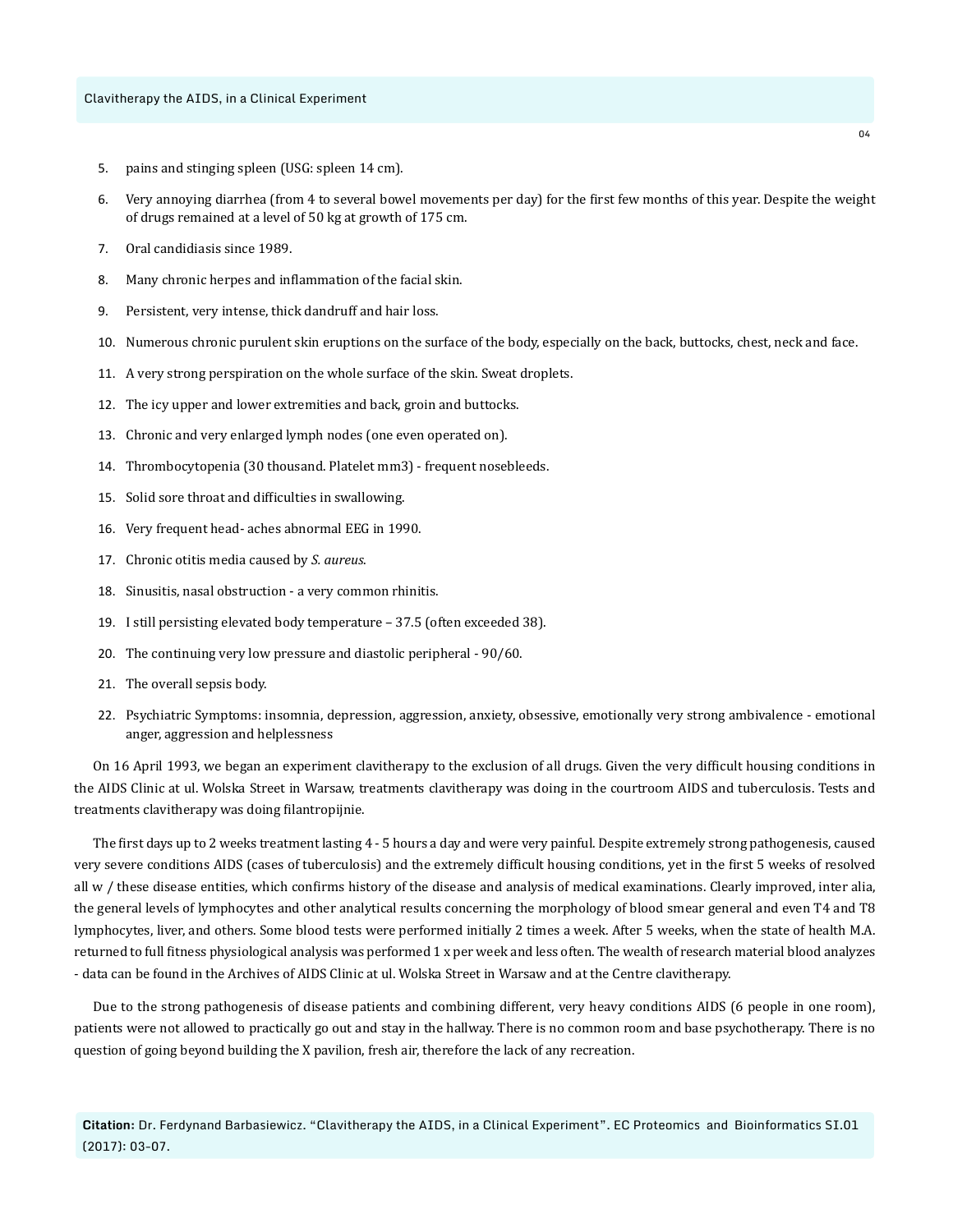These conditions and very good health outcomes for patients conducted only clavitherapy meant that I turned to the Head of the Department of AIDS to transfer MA Re-adaptation to the Centre of the Ministry of Health and Social Welfare to them. St. John of Jerusalem in Piastów. My request was accepted and head of the Department in consultation with the Director Fr. Arkadiusz Nowak, after a month of treatment put MA Piastow on 17.05. 1993, where I carried further treatments clavitherapy. Terms clinical and psychotherapy at the Centre in Piastowie are very good.

## **Comparative Analysis of Results Statements Medical**

Details of 21.V. 93 r. After 5 weeks of treatment clavitherapy in AIDS Clinic Details of 16.VI. 93 r. On clavitherapy treatment without drugs Piastowie.

## **Written Reports by the Patient M. A., age 25**

## May 3, 1993 r.

#### Clavitherapy impact on me.

I was treated by nailing the third week. In the course I do not accept any medications. Drugs are weaned interferon - 900; essential forte 3 x 1; Relanium 0, 005 - 19 tablets per day; Lamalin to 3 tablets a day.

My state of health before by stitching: I am HIV positive since 1989., Went through BC delta hepatitis, hepatitis C now have come to the hospital because of otitis media, attacked by Staphylococcus aureus, diarrhea, night sweats, weight loss, weakness, ringworm oral herpes.

After 16 treatments p. Doctor, I can say: cessation of diarrhea, sweating, and otitis there is no trace, improved blood clotting, I gained weight more than 10 kg, disappeared herpes and have decreased lymph nodes.

This therapy has allowed me to also put an end to smoking addiction, lekomanii, drug addiction (iv fetch "compote"). Almost at the same time put down all these stimulants, this period of abstinence has lasted 20 days and despite various situations zagrożeniowych do not feel strong hunger pains.

## M. A.

## W-wa, 16/05/93

I am a 25-year-old drug addict. HIV was found in my body in 1989. At the same time I succumbed to infection with type B and Delta. In 1991, ABC infected by the virus, which caused a chronic, progressive inflammation of the liver lasting to this day. This condition showed a liver biopsy in 1991. Dimplhladenopatii found in the same year, and the ARC year later. Since the beginning of infection health status worsened. Frequent diarrhea, night sweating, increased body temperature steadily to 37.5°C (fixed), headaches, arthritis, highly visible lymphadenopathy.

Prior infection with HIV diagnosed with high content of protein and calcium in the urine szczawniaków and strong enlarged lymph nodes - since 1985. This involved ingesting large amounts of drugs intravenously. In 1990, he was found abnormal EEG and damage to the peripheral nervous system. During the hunger contacted the clinic in Wolska, I was treated with AZT (1990. - Two months) and Interferon and since 1991.

In April of 1993. I was admitted to the Infectious Diseases Hospital in Warsaw with diagnosed otitis media caused by S. aureus, diarrhea and general exhaustion of the body.

With the growth of 175 cm weighed 50 kg. During the hospitalization, I was treated with drugs: Interferon - 6 Plates. and 150g Essential 3 x 1, 3 x 1 doxycycline; the abolition of withdrawal symptoms Relanium was taking 95 mg (19 tablets and 5 mg Reasec 6 x 2 tablets.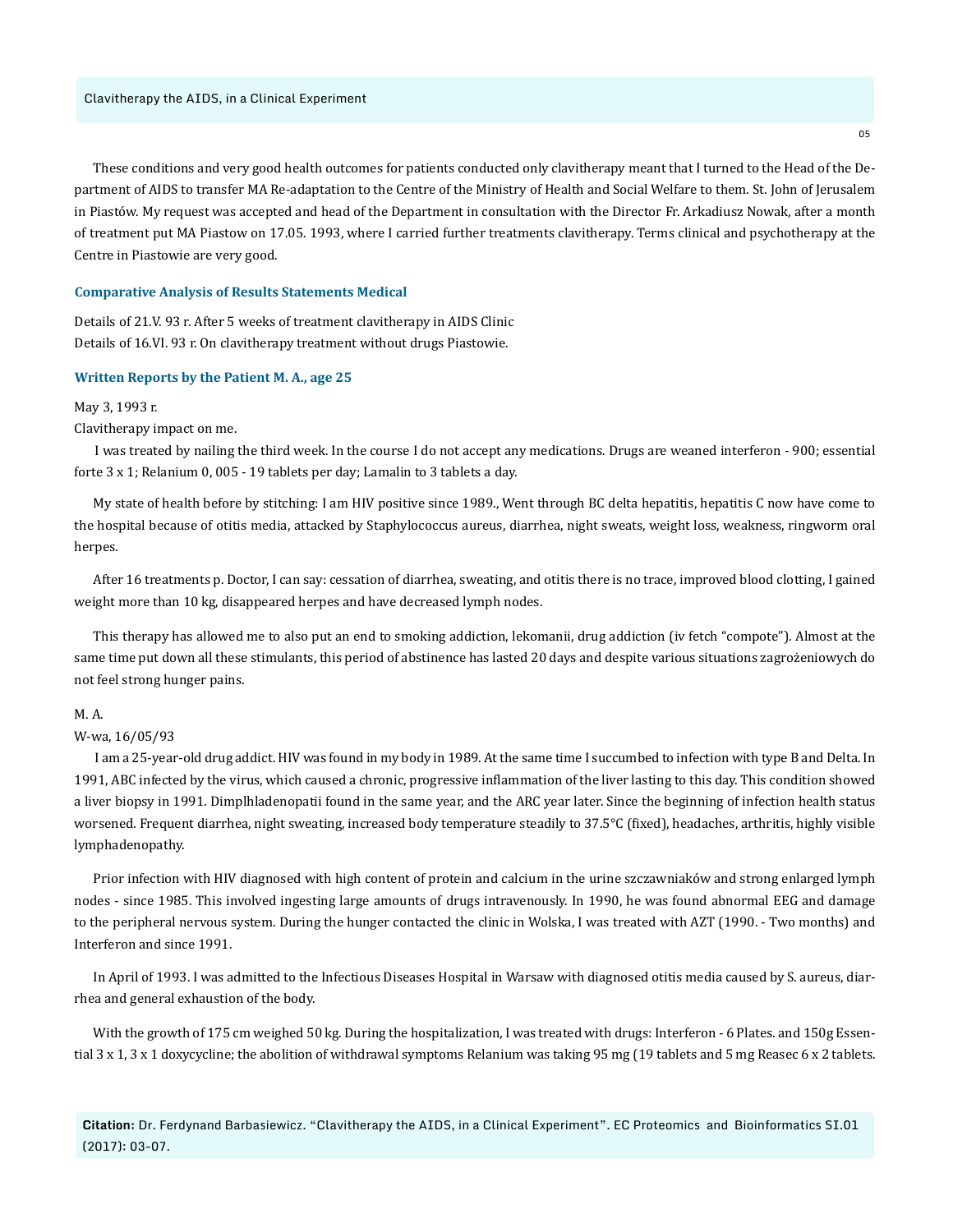April 16, I was offered treatment by Dr. clavitherapy Barbasiewicz. At the same time I put down all medications. After a few days I felt much better. Gone were the ear ailments, diarrhea, sweating, literally bursting with energy me - suspected me about taking amphetamines. I arrived at a weight of about 15 kg. I broke up with all addictions, including cigarettes, without physical withdrawal symptoms. At the same time improved very significantly the results of medical examinations (for inspection at the Dr. Barbasiewicz). M. A.

## W-wa, 1.07. 1993.

I am 25 years old, 8 years I was a drug addict. Lately, ie. To April, my daily dose of the drug is about 4 cm 3 compote + diphergan amp + amp. morphine. Got infected with HIV in 1989., A test result received in September of this year. At the same time I grafted itself hepatitis B.

In 1990. It was found thrombocytopenia, which were treated with AZT. After two months of treatment, the drug was discontinued. I was diagnosed as HbA and HbC in 1991.

A liver biopsy found a chronic, progressive inflammation of the liver, which treated since 1991. Interferon alpha. In 1992, he was found toxoplasmosis - took Rovamycinę in the amount of 3 x 300,000 j. In April 1993, came to the hospital on Wolska with otitis media caused by staphylococcus, very frequent diarrhea up to several bowel movements a day.

I weighed 50 kg with an increase of 175 cm, night sweats, cold sores and other symptoms. I also bothered by pain in the liver, kidney, head. With psychological problems: insomnia, depression, high aggression.

April 15 got under the care of Dr. Barbasiewicz who treats me by clavitherapy.

One of the conditions of treatment with this method is the withdrawal of all toxins as sedative drugs, alcohol, drugs, cigarettes, which I did. In the hospital on Wolska Relanium I received 19 tablets a day, 3 lamoliny, 3 caps. Doxycycline, 6 tablets Interferon and drip.

Of all the drugs I gave up giving up clavitherapy in consultation with doctors clinic. After 7 weeks, the physical condition is much better. After otitis media, herpes, diarrhea, sweating no trace. All lesions including lymph nodes, which declined, retreated inflammation.

During this period I do not smoke, I do not use drugs and I do not feel discomfort with this title. I weigh 65 kg, the condition I have excellent, excellent appetite, urination and stool normal healthy person. During the treatment the patient M. A. concealed from me the current results of medical examinations. It made without the knowledge of management of the Department of AIDS patient exported to private laboratories of medical examinations in order to obtain clinical evidence of blood.

Excellent mental health treatment also binds this method. I hope that after completion of the treatment and training of me I could work with Dr. Barbasiewicz.

## M. A. The patient is still alive.

An interesting from the point of view of bioethics is the fact that the patient has It was the next few months, monitored by doctors Clinic EDIS, and his health was very good. After all, was not made available to me the results of the medical examination. The management of AIDS Clinic in agreement with certain professors departmental Institute of Infectious Diseases, the patient moved MA in a hidden way to a resort somewhere in the vicinity of Gdansk. At the same time he stated categorically that no prohibition on contact with me and the press. If you break this ban will never be admitted for treatment as necessary. After five years, I was able to determine the patient's address concealed and secretly brought it to the Centre clavitherapy - Source and I presented him a person with a discussion of the experiment in 1993 in front of a large group of doctors on the course autoclave treatment.